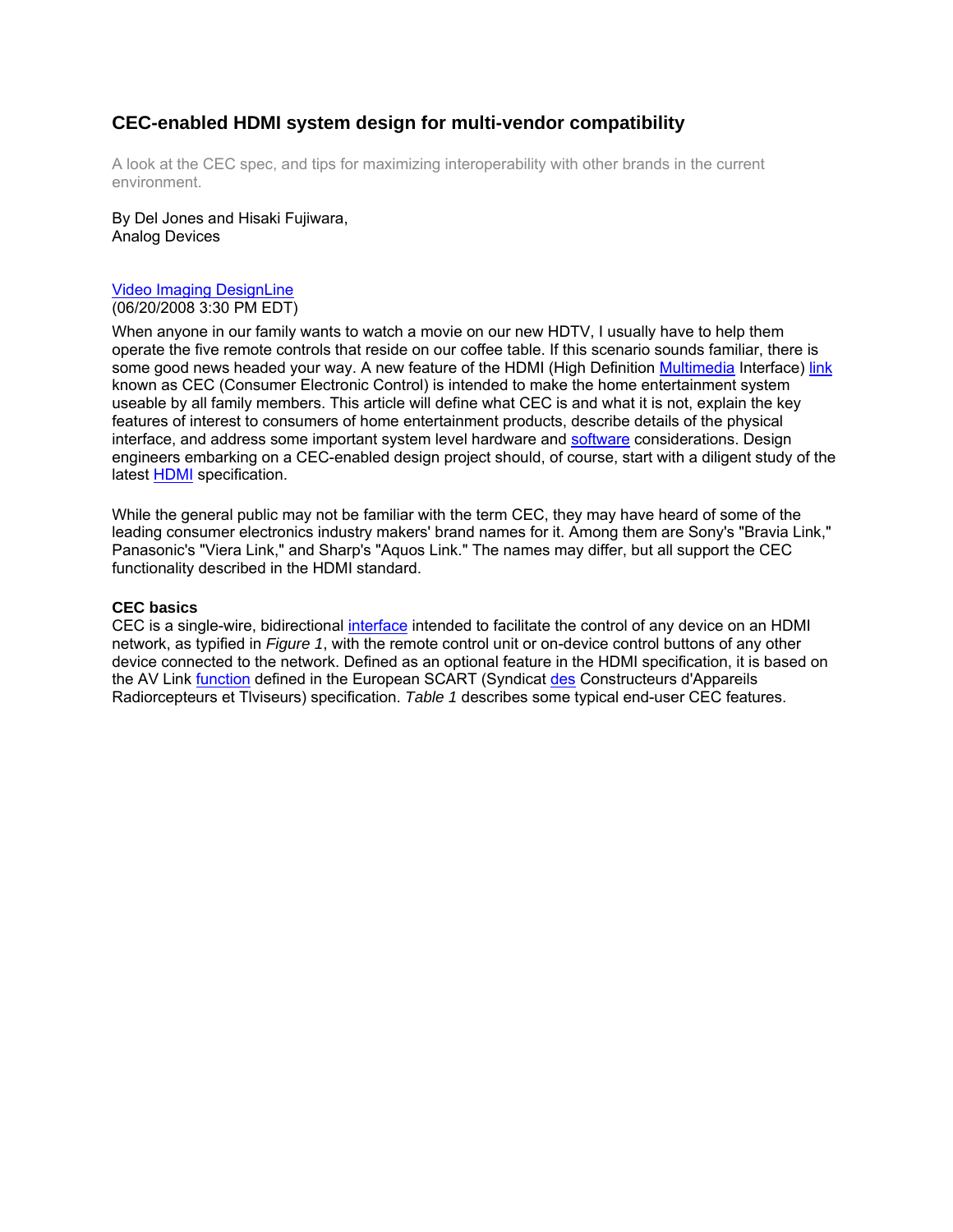

### View full size

*Figure 1: Typical All-HDMI Home Theatre*

| Feature          | Description                                                                                                                  |  |  |  |
|------------------|------------------------------------------------------------------------------------------------------------------------------|--|--|--|
| One-Touch Play   | Pushing the "play" button commands a source to play and<br>become the active video source for the TV.                        |  |  |  |
| Stand-By         | Pushing the "power down" button of any active device<br>commands all devices on the HDMI network to shut down.               |  |  |  |
| One-Touch Record | Pushing the "record" button commands a recording device to<br>power up and record the content currently displayed on the TV. |  |  |  |

#### View full size

*Table 1: Some useful "End-User" CEC Features*

Many of these end-user features require sending multiple messages over the CEC bus such as "Active Source," and "Routing Change," which support the CEC feature "Routing Control." This feature allows a device to play and become the active source by switching the TV's source input. If the TV is displaying another source at the time this command is used, it may place the other source into "stand-by" mode, depending on the implementation.

Those who have lost the DVD player's remote are in luck. Just pop in the DVD and push play on the front panel of the player. With a single push of the button, the following happens: the DVD player drawer closes, the TV and audio/video receiver (AVR) power-up, each device selects the correct HDMI port and the proper video and audio modes, and the DVD starts playing. Pretty cool.

There are some misconceptions about the current offerings of CEC-enabled products. In most current implementations, CEC commands only work with one brand; so unless the entire system is from the same manufacturer, it is impossible to simply pick up the TV remote and control the entire system without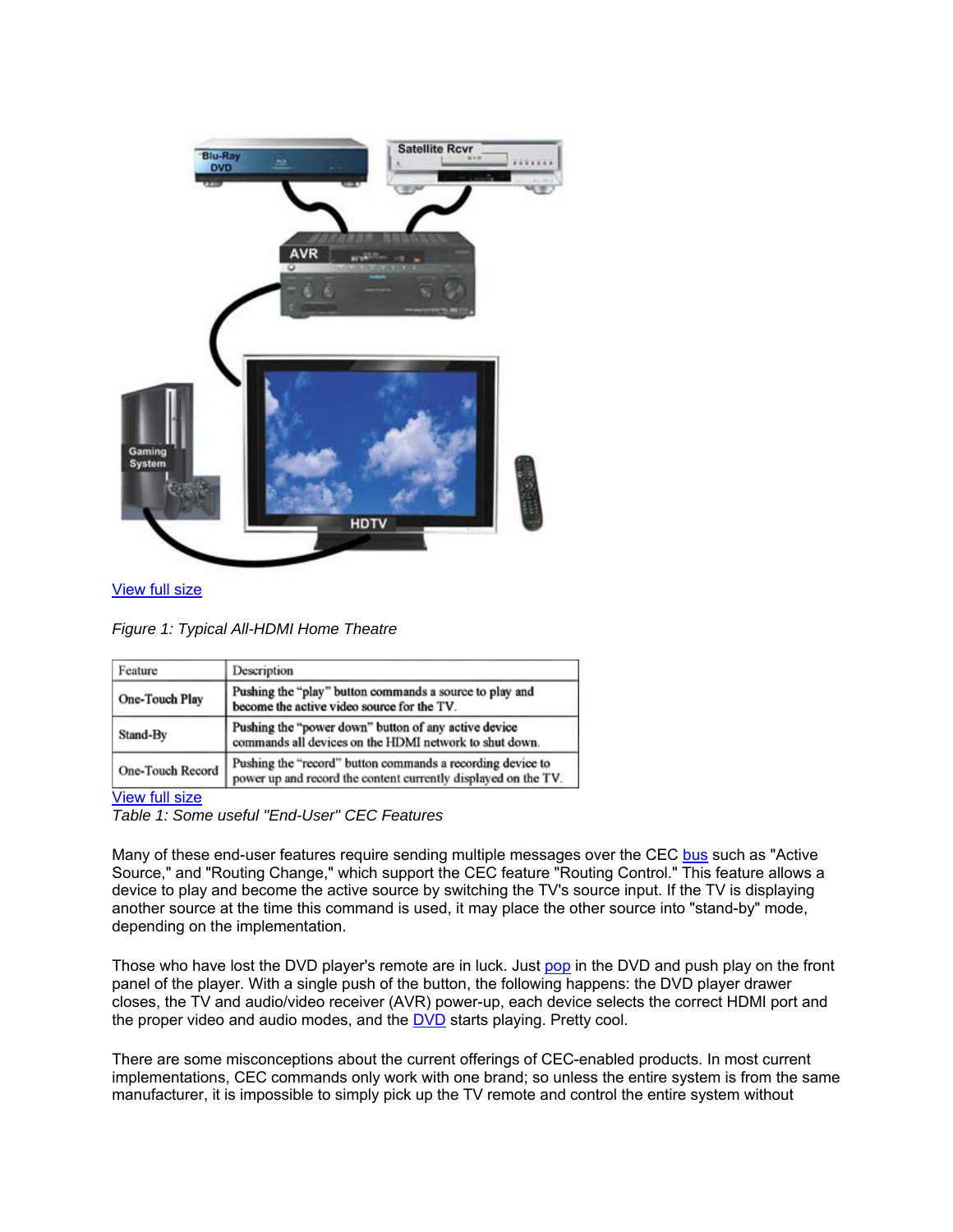performing some programming of the TV remote. Fortunately, current industry trends are leading in this direction, and equipment vendors are beginning to cooperate with developers to share some of their proprietary commands. The CEC specification allows for customization and vendors have been using this to encourage the end user to purchase full systems of their own brand's equipment.

### **CEC physical interface**

The CEC interface consists of a single-wire bus that connects all devices in an HDMI enabled system. *Figure 2* illustrates a typical application. Any device in a CEC-enabled system can initiate a CEC command. The initiator sends the message structure and data on the common wire. Each device on the network must set the acknowledge bits when they receive a CEC message.



### View full size

*Figure 2: Typical HDMI system block diagram*

CEC messages are sent in frames that include a start bit and data bits. Data bits can be informational (logical addresses and CEC commands for example), or they can be control bits (end-of-message [EOM] or acknowledge [ACK]).

A high-to-low transition followed by a low-to-high transition that adheres to the timing shown in *Figure 3* indicates a start condition.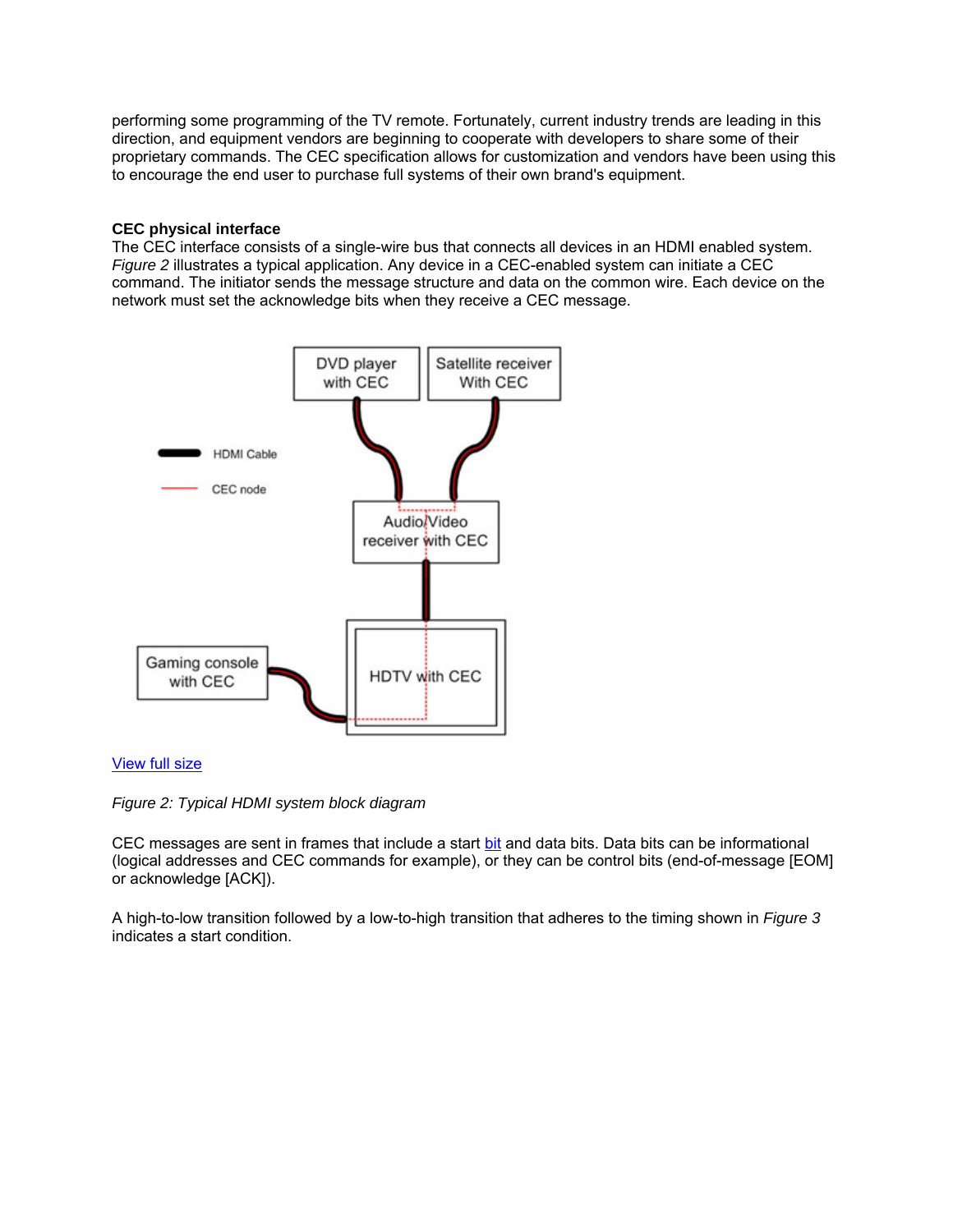

*Figure 3: CEC start bit timing*

The data that follows the start condition must adhere to the timing requirements for a logic '0' and logic '1' shown in *Figure 4*.



*Figure 4: CEC logical state timing diagram*

CEC frames are made of data blocks that consist of 10 bits each. Eight bits carry information, while the last two are the EOM bit and ACK bit. In the header block, the information bits contain the initiator's logical address (4 MSBs) and the destination logical address (4 LSBs), as illustrated in *Figure 5*. A logic '0' in the EOM bit position indicates more data is to follow. A logic '1' indicates the end of the message.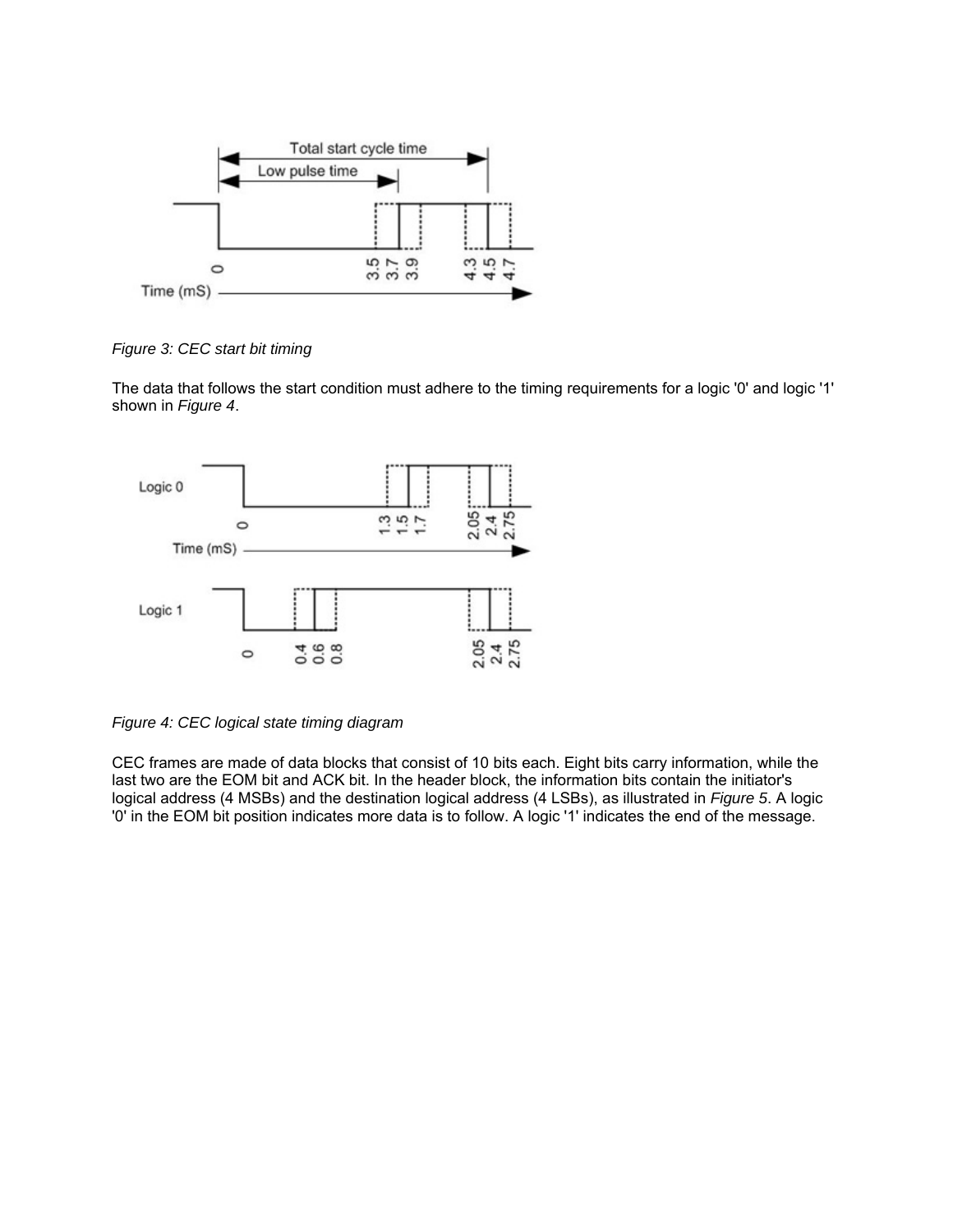| <b>Header Block</b>      |  |  |  |  |                             |  |
|--------------------------|--|--|--|--|-----------------------------|--|
|                          |  |  |  |  |                             |  |
| <b>Initiator Address</b> |  |  |  |  | Destination Address EOM ACK |  |



*Figure 5: CEC header and data block*

The logical meaning of the ACK bit position depends on the type of message. For a message that is sent to a specific follower, a logic '0' from the targeted follower indicates that it has received the message. A logic '1' indicates a "no-ACK" or "do-nothing" status. All other devices on the CEC link respond with a logic '1'. If the initiator is sending a broadcast message to all devices on the CEC link, each device will acknowledge the message by sending a logic '1' onto the link. This allows a single follower to reject the message by pulling the line down to a logic '0'.

### **CEC messages**

A single CEC message is made of a Start Command, a CEC header, and one or more data blocks. A CEC feature is constructed from multiple CEC messages. *Figure 6* illustrates this.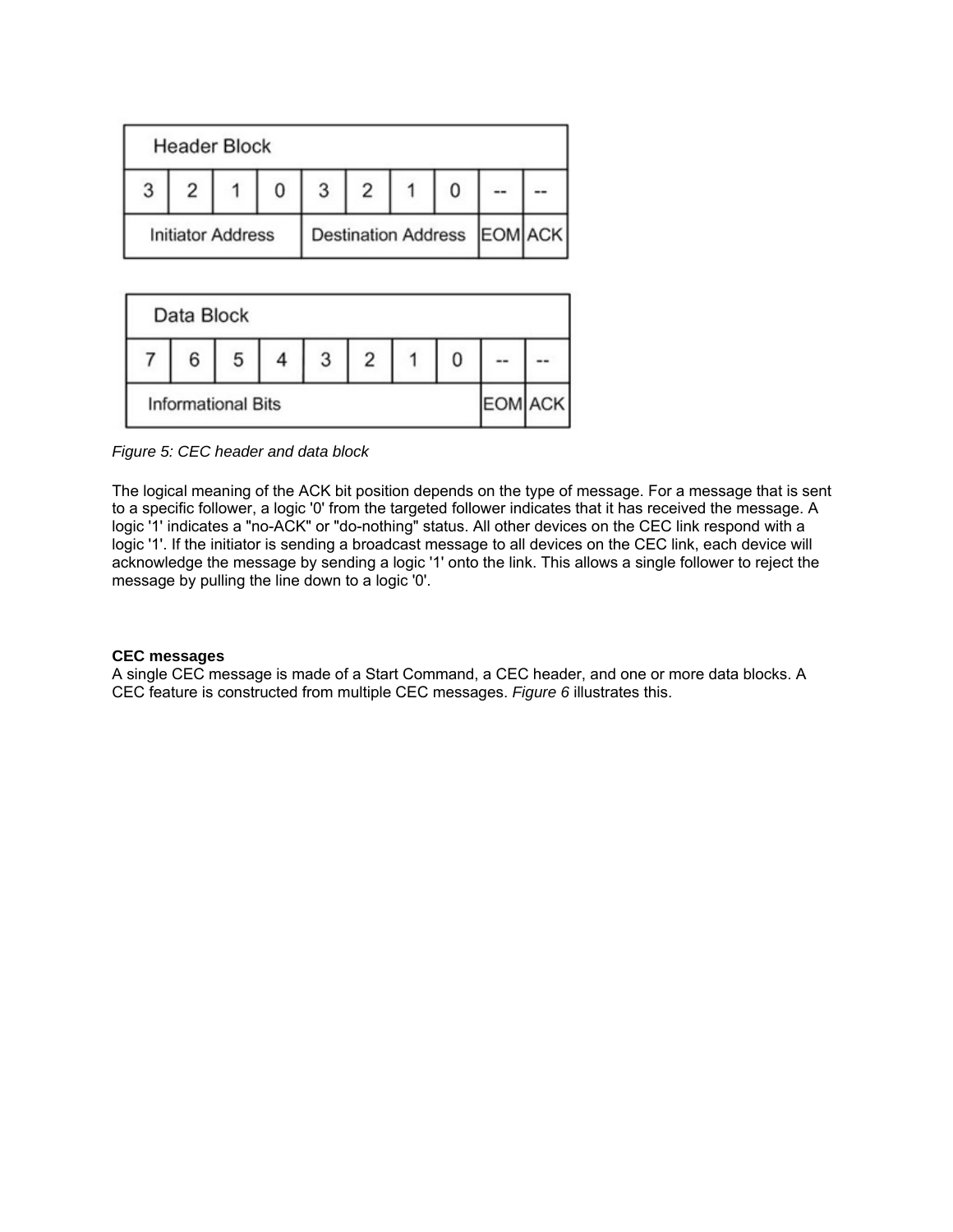

*Figure 6: CEC command structure*

# **CEC compatibility**

CEC interoperability is a concern that should be at the forefront of any system designer's mind from the beginning of the design project to the end. Three levels of testing can help ensure compatibility with other CEC-enabled devices.

HDMI compliance testing is the first type of testing that needs to be completed. The HDMI Compliance Test Specification (CTS) is a supplement to the HDMI specification that provides detailed procedures for tests a device must pass before becoming HDMI certified. Several CTS tests are dedicated to the testing of CEC. Any device that supports CEC must pass these tests as part of the HDMI compliance test in order to be HDMI certified.

The second type of testing made available to CEC-enabled devices is the CEA 861/HDCP PlugFest. Held twice a year, Consumer Electronics Association (CEA) and Digital Content Protection (DCP) co-sponsor PlugFest, a forum where HDMI equipment manufacturers can perform interoperability testing in a cooperative environment. Every six months, manufacturers with CEC-enabled devices participate in this event. Manufacturers of CEC-enabled devices should participate in this event as a part of their development-cycle testing.

For thorough interoperability testing, CE equipment designers can supplement the first two levels of testing of CEC-enabled devices by using the resources of their CEC solution provider. For instance, Analog Devices (ADI) offers users of its HDMI Rx and Tx products HDMI pre-certification testing with the latest HDMI 1.3 test equipment, and multi-brand interoperability testing with over 100 HDMI sources and sinks, many of which are CEC enabled. These services are invaluable for detecting and debugging critical HDMI and CEC compatibility issues. It is highly recommended that the CE equipment maker develop his own process for completing this type of testing, in conjunction with the CEC solution vendor or independently.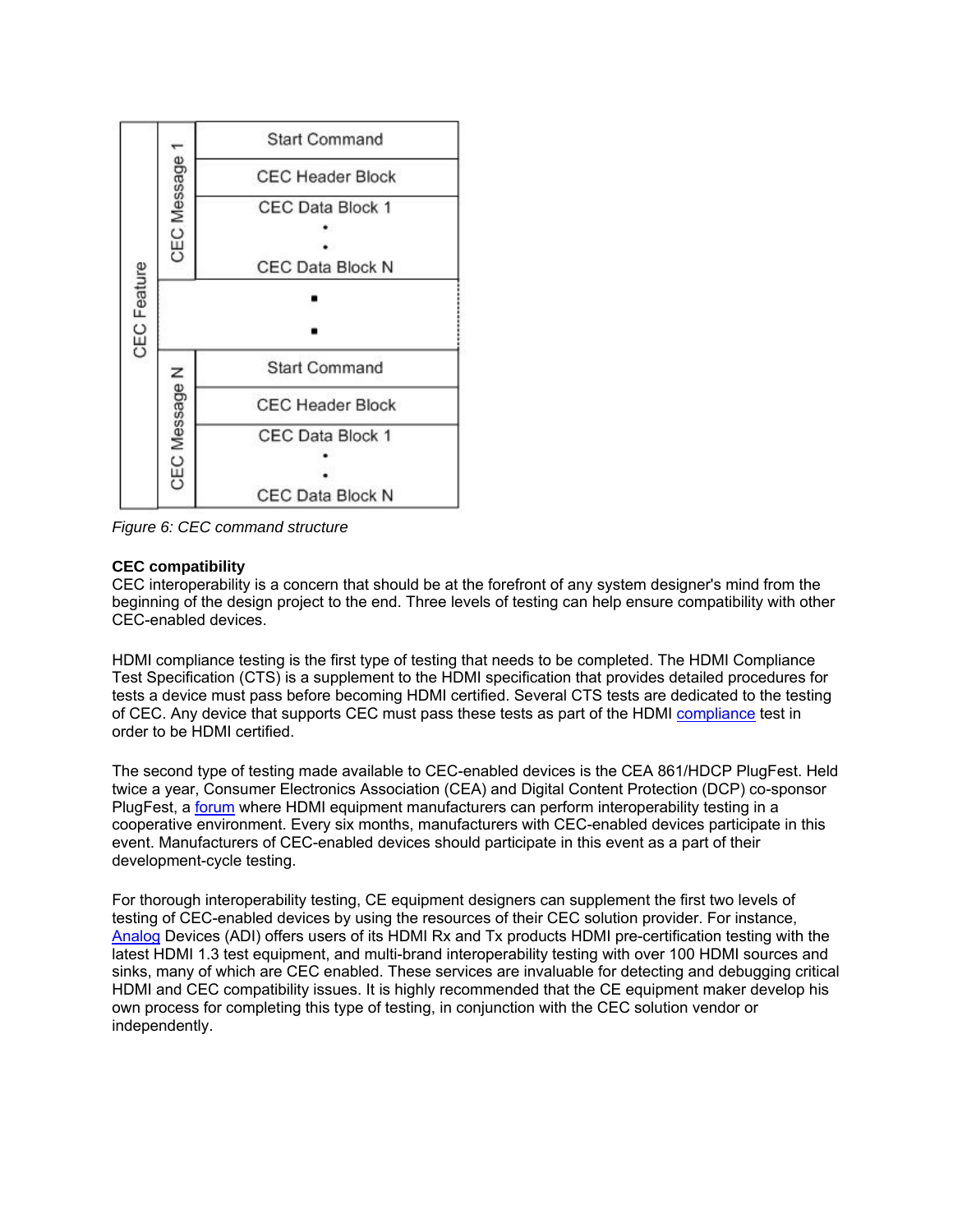

*Figure 7: "Catch" more potential issues with thorough compatibility testing*

Interoperability testing with multiple brands, models, and equipment types is essential for diligent testing of a CEC solution. Since most of the major CE equipment makers use multiple HDMI solutions, making multiple models for multiple regions, it is important to have access to as many permutations of each brand's products as possible. *Figure 8* illustrates the number of permutations for just one type of CECenabled device. AVRs must be tested with both HDMI sources and sinks, further increasing the variety of testing that must be done.



*Figure 8: Possible permutations for a single CE device type (such as a TV)*

Using this three-level approach to testing CEC-enabled devices provides the system designer with the most comprehensive process for finding problems that could otherwise lead to incompatibility with other CEC-enabled devices.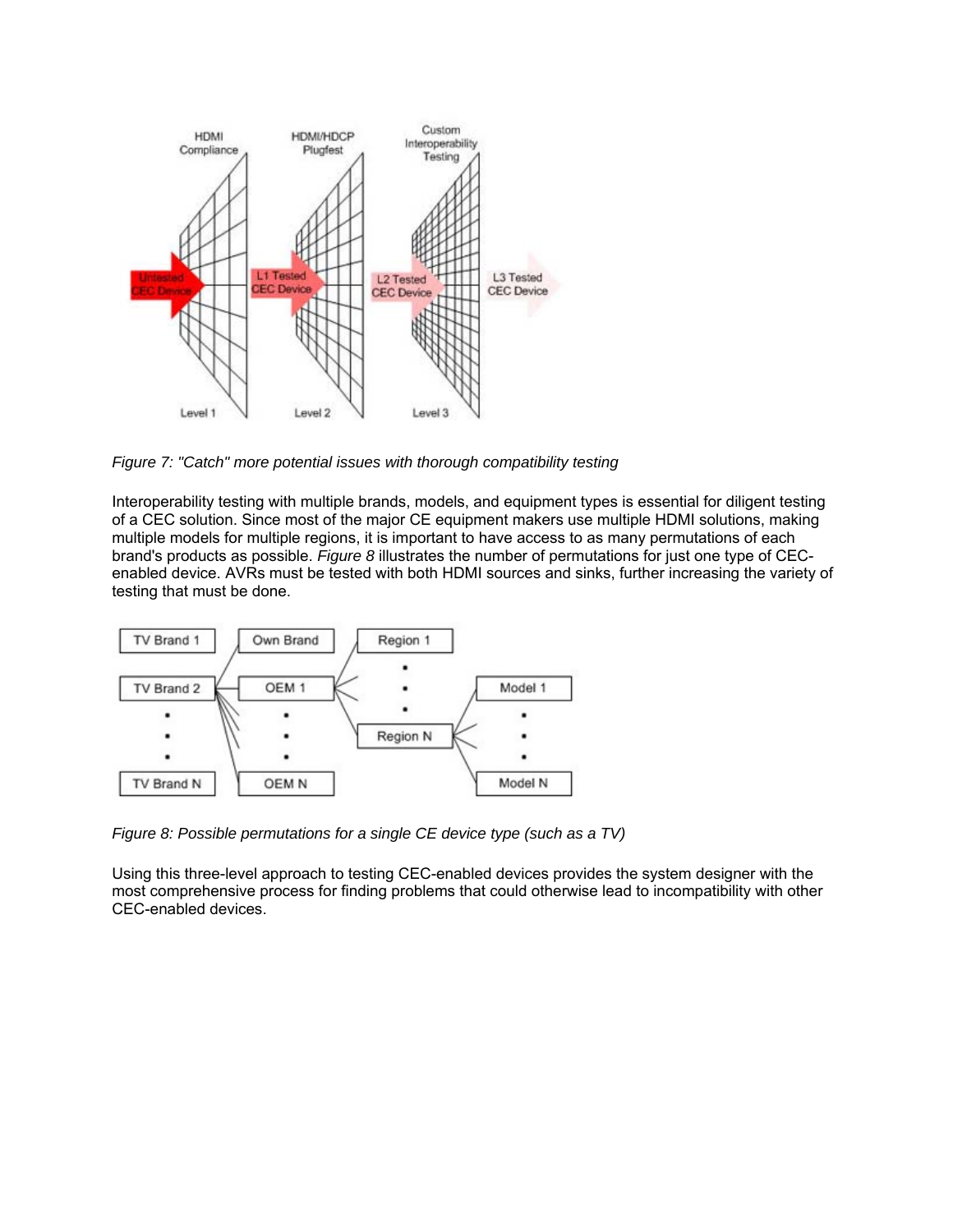#### **Causes of CEC compatibility problems**

The adoption rate of CEC is ramping up, and so are concerns about CEC interoperability. The main issues behind CEC compatibility problems are the use of proprietary commands and differing interpretations of the CEC specification.

While the definition of many basic CEC features is clear, flexibility that allows custom CEC features and messages is part of the spec. Each vendor defines their own vendor specific messages; these messages are valid only when the same vendor produces both the message sender and the receiver. This leads to interoperability problems, since these messages are typically proprietary. The current prevailing attitude is that proprietary commands are effective for "closed" systems such as the "home theatre in a box" solutions that many vendors sell. Proprietary commands are not recommended, however, for makers of off-the-shelf system components that desire multi-brand compatibility.

Despite the clarity of the CEC specification and CEC CTS, it is still possible to encounter interoperability problems, even if vendor-specific messages are not used, due to differences in the interpretation, or even manipulation, of these specifications.

The feature "One touch play" is an example. The CEC specification defines that the TV shall be brought out of Standby (turned on) when the appropriate messages are received from a CEC initiator (a video source in most cases) as a part of the "One touch play" operation. To ensure this is done according to the CEC specification, the CEC CTS defines test 11.1.1-3 for this operation. This sounds simple enough but the CEC CTS item is valid and applied only when the system designer claims in their Capabilities Declaration Form (CDF) that their TV can be brought out of Standby when the appropriate CEC message ("Image View On") is received. The note in this test states: "Test only applies if DUT can be brought out of Standby. See CDF."

Of course, most CEC enabled TVs on the market can be powered on from Standby by using their remote control. Unless the manufacturer claims it can be done by CEC, however, they don't need to pass this item of CEC CTS. Despite this, they would still be considered compliant to the CEC specification.

If they want to support their own "One touch play like" function -- working only within their own brand of equipment -- they can do so using their own combination of CEC messages or using vendor-specific messages. Unfortunately, this is common practice.

#### **Solutions to compatibility problems**

Due to backlash from the distribution channel and end users, there is increasing pressure on CEC equipment vendors to resolve these interoperability issues. System designers should take the following steps to minimize these issues:

**Designing and testing against the CEC Compliance Test Specification.** This should always be the first place for all CEC enabled equipment makers to start before claiming to be HDMI compliant with their CEC enabled system.

**Rigorous interoperability testing with multiple brands and models of CEC enabled equipment (including participation in "Plugfest").** Designers and CEC solutions suppliers can use this testing not only to improve the CEC enabled devices, but also can help improve the system's ability to tolerate the variances in "real world" environments.

As mentioned earlier, due to this increasing pressure, many of the current CE equipment makers are now willing to share the definitions of some of their proprietary CEC messages once a Non-Disclosure Agreement (NDA) has been signed. It is highly recommended to work with these vendors to create the highest level of interoperability possible.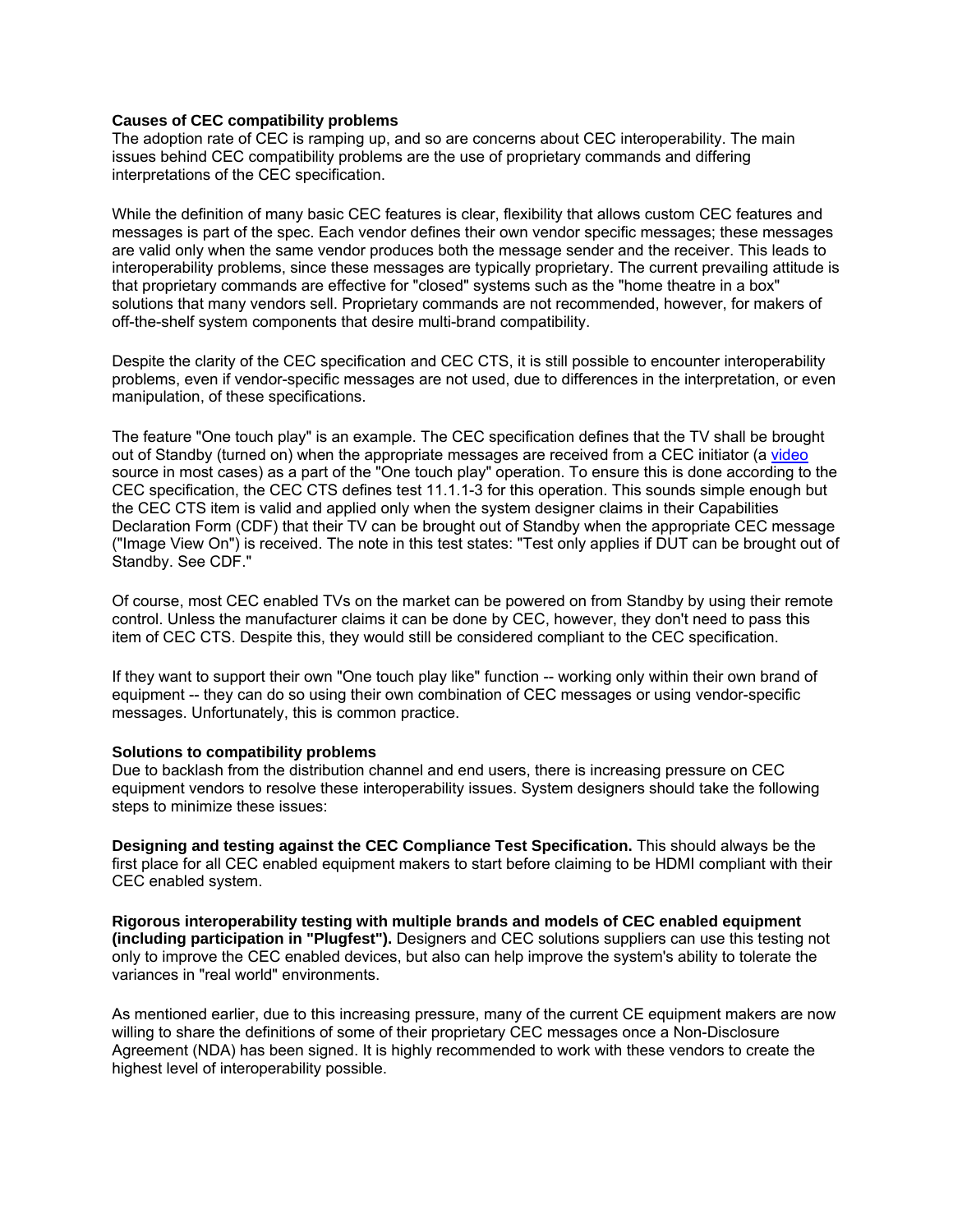# **CEC Design Tips**

Here are some tips for designing CEC into consumer electronics equipment:

# **System and Software Considerations**

Most systems incorporating HDMI already have a system controller in place. To determine if the controller is adequate for adding CEC system software to its workload, the system designer needs to consider these minimum requirements.

- An available  $I^2C$  master
- An available interrupt input pin
- A timer function
- A "high-end" 8-bit or standard 16-bit controller

For an integrated CEC solution, the controller used for HDMI functions such as EDID reading/parsing and HDCP control is easily capable of handling the CEC system functions as well. As a general guideline, a controller with faster response time is preferred over one that has a lot of computing power. If the current controller is too slow, or if does not have enough available interrupt inputs, it may be possible to upgrade with a pin- and software-compatible version.

Since CEC messaging is asynchronous to the system timing, it is a good idea to use a controller that is able to implement a timing function. This function is required to pass CEC messages between the two time domains without bogging down the system controller. A real-time operating system (RTOS) or a system with an internal timer is recommended for this purpose, especially when using an HDMI device with integrated CEC controller. The system's vertical synchronization (Vsync) signal can be used to trigger the function calls to the CEC software, when not using a RTOS system or timer. This method is adequate but not as easy to implement as when the RTOS or other timing function is used.

Using a system's main controller to handle the CEC messaging is not recommended. The CEC's timing is slow (400 Hz), asynchronous to the system, and requires constant monitoring. This sort of function would be too cumbersome for the system controller and would limit its effectiveness to control and monitor the rest of the system. A small, inexpensive controller can handle the CEC signaling and timing. This controller and associated software is then slaved to the system controller and handles the CEC messaging and synchronization. *Figure 9* illustrates this configuration:



### View full size

*Figure 9: System with "master" controller and "slave" controller for CEC.*

In this configuration, the slave CEC controller and associated software are responsible for:

- All basic electrical operations, bit timings, etc.
- Handling transmission errors and schedules re-transmission of faulty frames.

The system controller and software are responsible for:

- Media Access Control (MAC) layer functions
- "Command to action" translation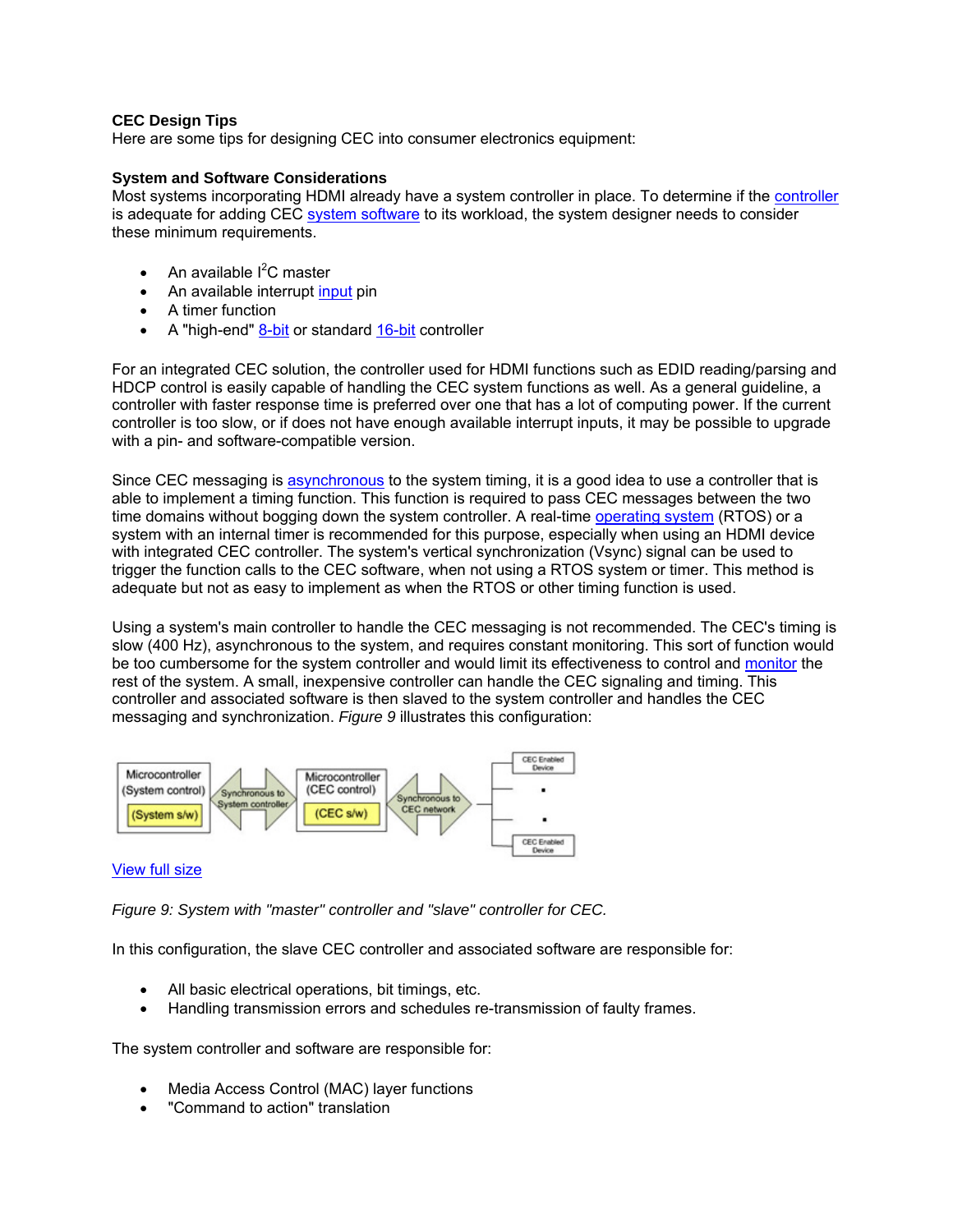• Logical address generation.

There are many reasons to consider a solution that has the CEC controller and software integrated with the HDMI hardware and software.

- Fewer components  $\rightarrow$  Lower cost
- Uses less space
- Lowers the barrier to entry, especially when software is included

• Since there is a natural "fit" between the HDMI related software and CEC-related software, development time is reduced

The memory required for running the CEC application software is approximately the same as that required for a software driver or stack. A safe estimate for the CEC stack is about 20K bytes of ROM and 1K bytes of RAM. An optimized solution would require much less memory that this.

### **Hardware considerations**

The physical connection to the HDMI network is straightforward. Per the CEC specification, the CEC pin of the HDMI connector should be pulled up to a 3.3V supply via 27K ohm resistor. However, the pull-up should be disconnected when the device (CE equipment) is powered off. The circuit in *Figure 10* shows how this can be accomplished. In order to reduce the I-R drop across the resistor-diode network, a low leakage diode is recommended.



*Figure 10: Pull-up circuit for CEC line*

The recommendation for the PCB layout is to keep the distance between the HDMI and CEC components and the HDMI connector to a minimum. It is also recommended that the routing of noise-emitting digital circuitry and the signal routing to the HDMI connector be separated. Also remember that the differential HDMI signals should be 100 ohms differential impedance ± 15 ohms. A layout example is shown in *Figure 11*. Analog Devices' ADV7520NK HDMI transmitter (U6) with integrated CEC is shown as an example. The package is a 6 mm x 6 mm ball grid array package (BGA). The CEC net is in pink and the CEC CLK net is red. R2 and D13 form the diode/resistor network for CEC. D2"D12 are ultra-low-capacitance ESD diodes for the HDMI interface. U1 is a 12 MHz oscillator that provides the CEC clock. J2 is the small profile "Type C" HDMI connector for portable devices.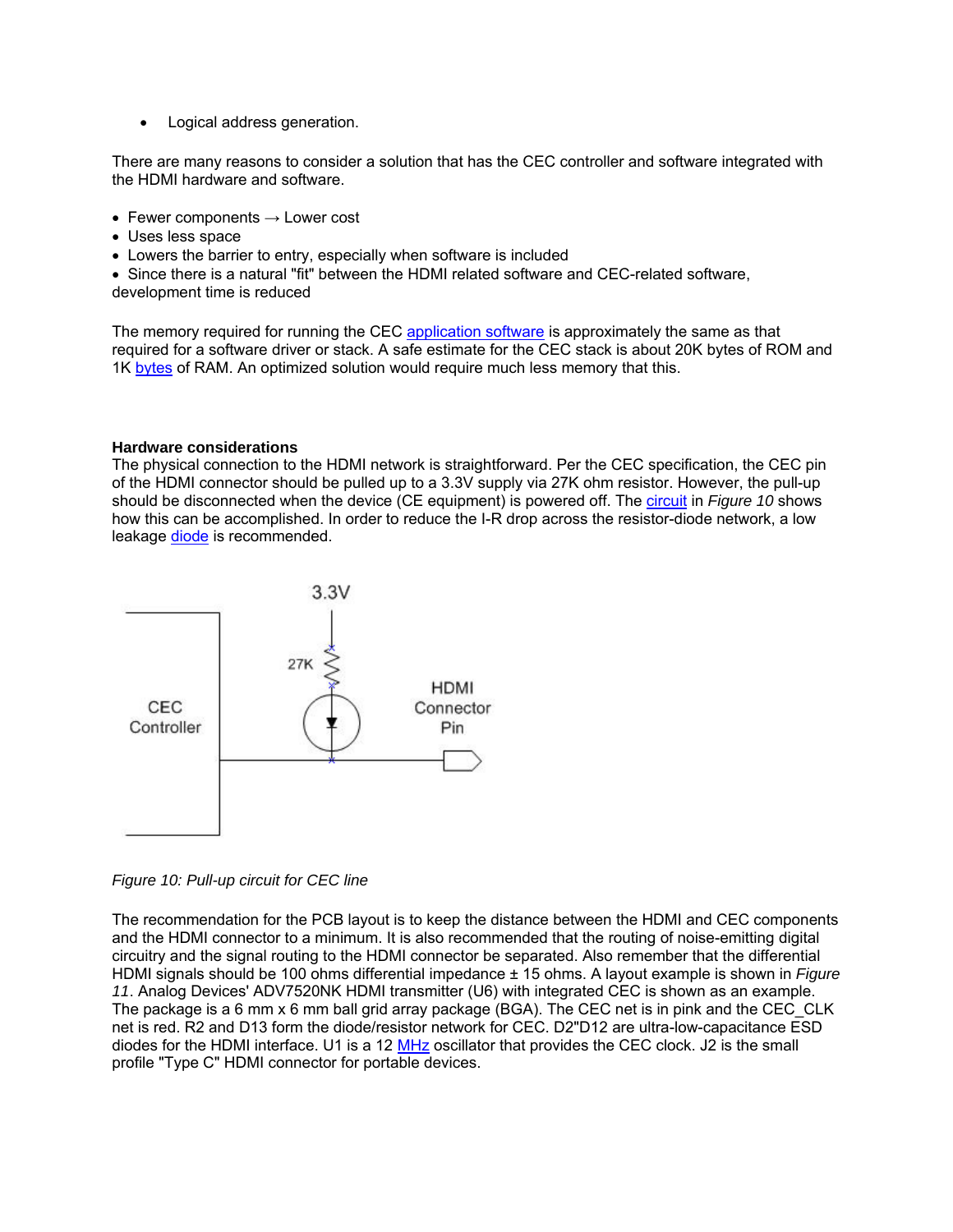

View full size



In systems that have multiple HDMI ports (inputs and/or outputs), the CEC bus connects all of the ports together on a single net.

### **An Integrated CEC solution**

An HDMI device with an integrated CEC controller, such as Analog Devices' ADV7520NK,, reduces the barrier to entry for the system designer. *Figure 12* illustrates the CEC subsystem with an external controller vs. one with an internal controller.

# **Enhanced PHY**

The enhanced physical interface (PHY) used in ADI's CEC hardware automatically generates the required low-to-high and high-to-low signal timing that is required to send CEC messages and measures the low pulse time and high pulse time to receive CEC messages. This automated bit signaling function eliminates the real-time response requirement and allows a system microprocessor to operate CEC in a polling mode vs. an interrupt driven mode eliminating the need for a dedicated CEC microcontroller.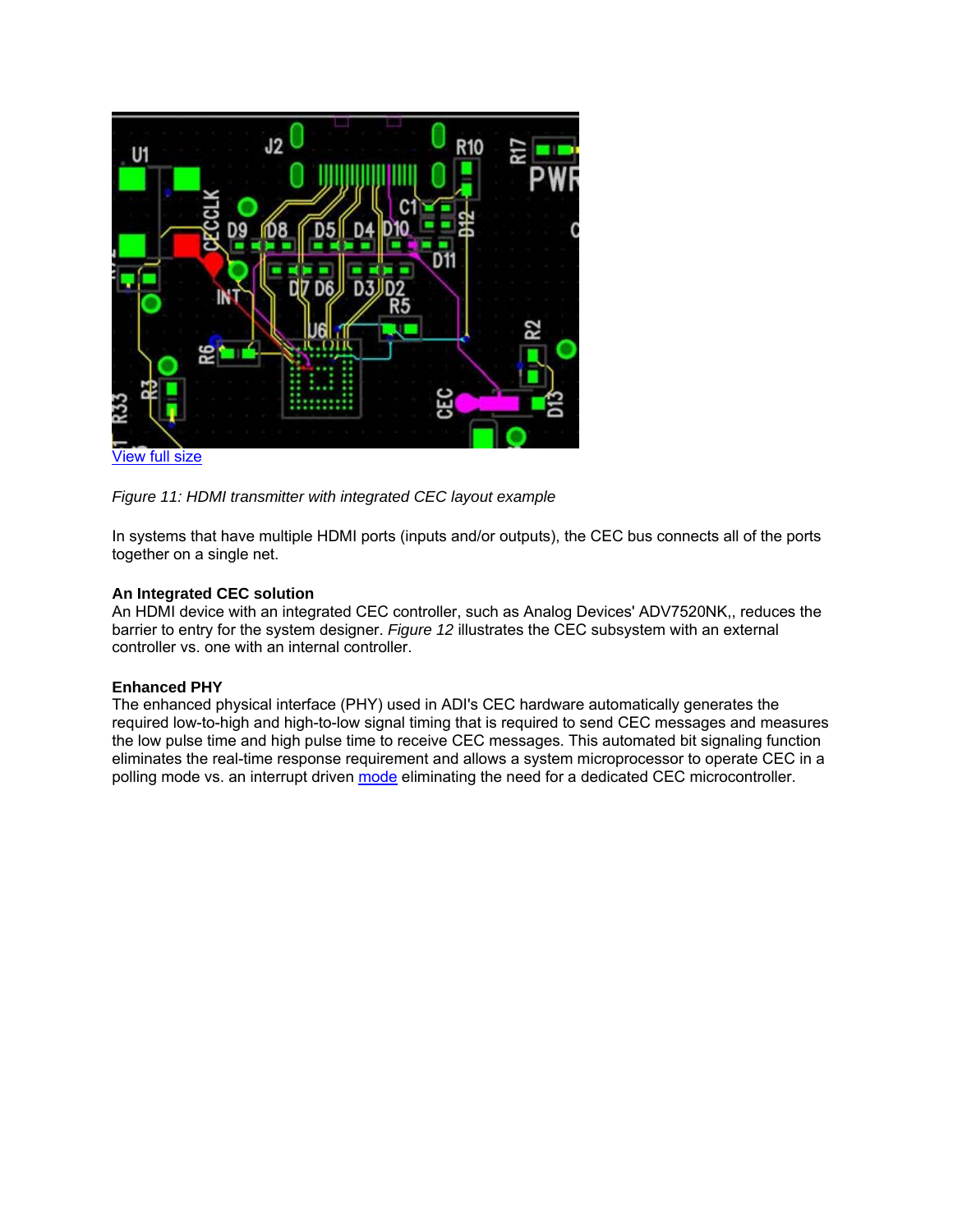

CEC Subsystem with external microcontroller



#### View full size

*Figure 12: CEC block diagram comparison*

Implementation differences in a board or system can lead to various timing delays and capacitive loading conditions that can affect the timing of the CEC interface. An integrated CEC interface must have the ability to adjust the minimum and maximum pulse time to accommodate a variety of board and system designs. This flexibility provides a high level of tolerance to CEC-enabled products that may not be perfectly compliant to the HDMI specification.

#### **Automated message retransmission**

The integrated CEC interface should also include an automated message retransmission mode. This allows the system designer to set the number of times the CEC hardware will try to retransmit each outbound message.

If the CEC hardware detects an unexpected condition while sending a message, it should automatically terminate the session and restart the same message from the beginning. If the condition persists, the CEC hardware will continue retransmission up to the limit set by the designer. This retransmission system should be automated and not require the intervention of the system's microcontroller.

#### **Low power**

Rising concerns about energy conservation and an increase in the prevalence of battery-powered video devices are driving increasing focus on low power usage. A smartly designed integrated CEC solution can help to reduce system power consumption through a multi-level power down mode.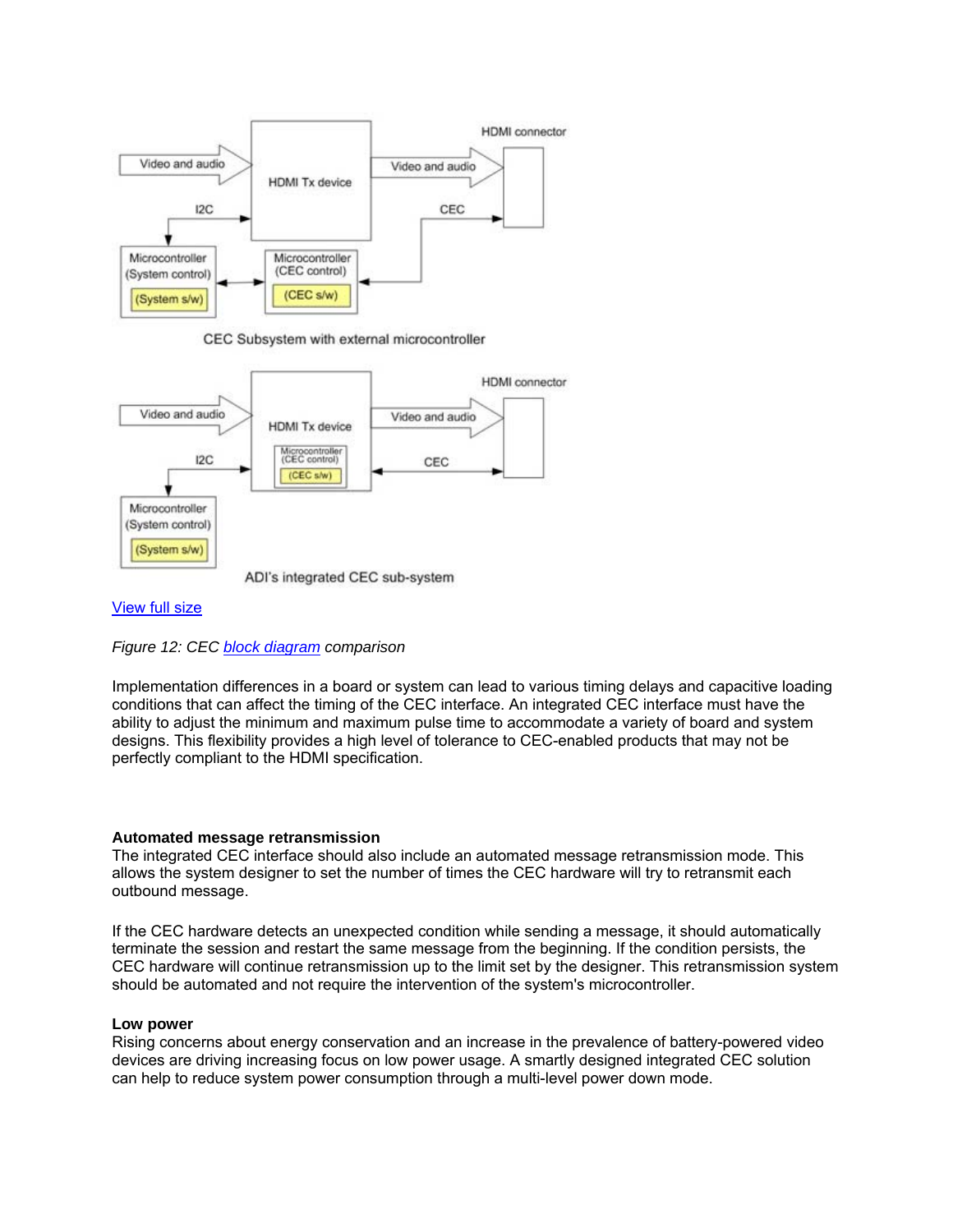Even if the CEC hardware is integrated into the HDMI hardware, having a separate power down mode allows it to be powered independently. In order to receive or send messages, the CEC subsystem has to remain "awake" even while the rest of the system is in sleep mode. This separate power down mode allows the system to shut down the rest of the HDMI device when the equipment (e.g. TV, DVD player, etc) is in standby mode. This feature minimizes system standby power consumption while allowing the CEC hardware to stay "alert" to receive any incoming CEC messages. *Figure 13* illustrates this.



External microcontroller requires more power during system standby



ADI's integrated controller reuires little power to remain "awake"



# View full size

*Figure 13: CEC subsystem when system is in "standby" mode*

To further reduce a system's stand-by power consumption, the CEC hardware can be programmed to automatically go into sleep mode when the Hot Plug Detect (HPD) signal is not present. This is possible if the system designer chooses not to receive CEC messages when HPD is not asserted.

The features listed above are few of the advantages of using a robust integrated CEC solution. Analog Devices' ADV7520NK is one device that meet these requirements.

### **An easy to integrate software driver**

A complete integrated CEC solution should include a system software "driver" that is provided in "C" code or other portable format. Integration of structured functions into the system level code allows the use of any processor or compiler. The CEC software should also be agnostic regarding byte ordering (able to pass data in big-endian or little-endian format) and processor bus width (16, 32, and 64 bits are all acceptable). These features give the system designer flexibility in choosing the embedded microcontroller to use in the design.

The software ought to allow implementation in an RTOS or simple loop **architecture** environment. In an RTOS environment, the CEC software can run as one task without timing restrictions. For a software driver structured in this way, there are no special handling requirements for interrupt service routing (ISR).